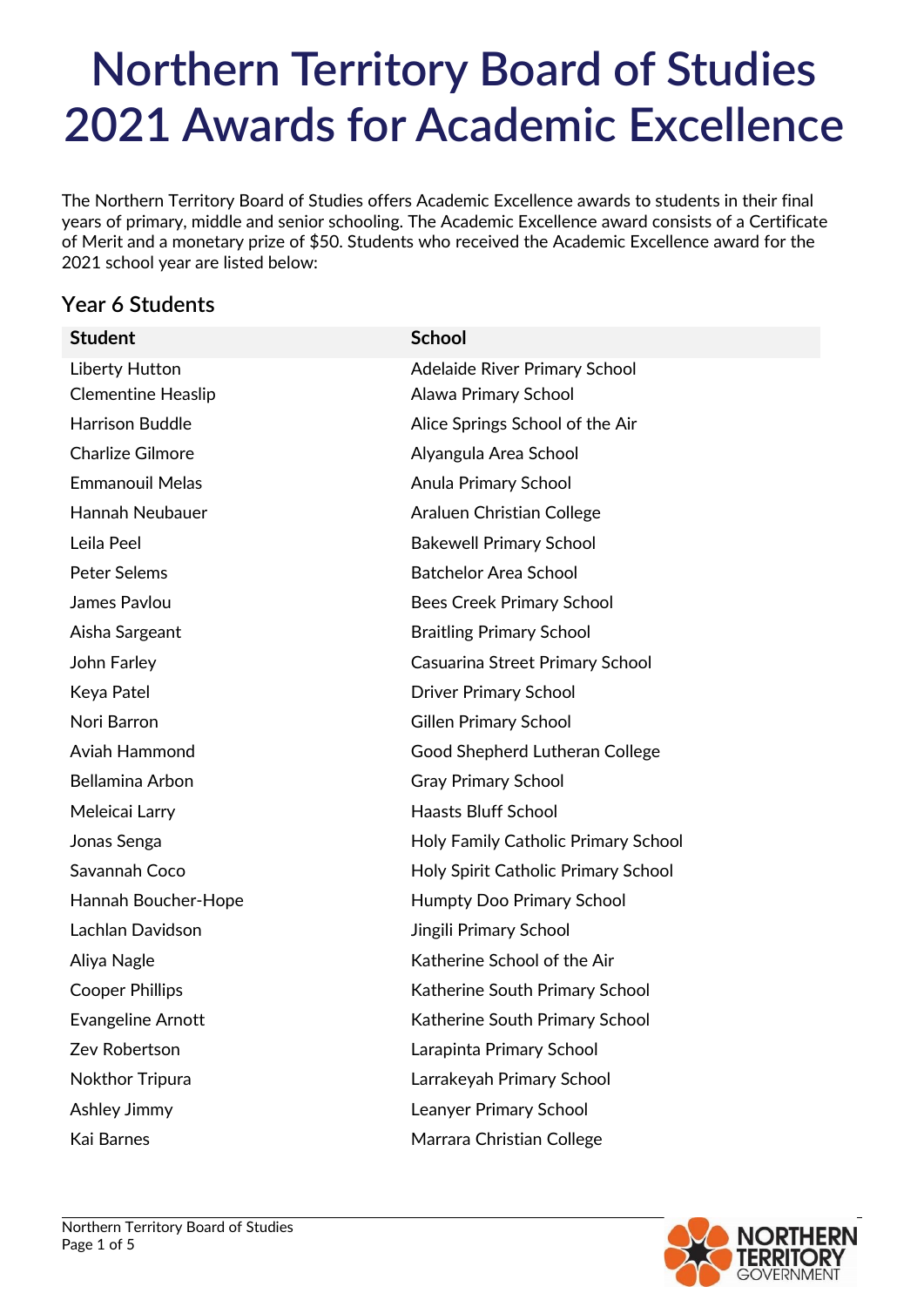Sebastian Trimble Middle Point School Runshu Li **Moil Primary School** Amber Quinn **Moulden Primary School** Scarlett King Nakara Primary School Eleanor Baertschi Nhulunbuy Christian College Ezra Aubort **Nhulunbuy Primary School** Olivia Hansen Nhulunbuy Primary School Piper Buck Nightcliff Primary School Thomas van der Geest Colse Colsh Catholic College - Alice Springs Jayden Jin Palmerston Christian College Develliers Shadforth **Robinson River School** Evie Munckton **Rosebery Primary School** Isla De Soza Sacred Heart Catholic Primary School Jayden Waistcoat Sadadeen Primary School Peta Knyvett Sattler Christian College Rioli Manyarr **Network** Shepherdson College Ashleigh Overall **[St Francis of Assisi Catholic Primary School](http://directory.ntschools.net/SchoolProfile.aspx?name=St%20Francis%20Assisi%20School)** Rhys Atkinson **St Joseph's Catholic College - Katherine** Nicola Fallon [St Mary's Catholic Primary School](http://directory.ntschools.net/SchoolProfile.aspx?name=St%20Mary) Prionty Modak **St. Paul's Catholic Primary School** Maeve Swanson **Stuart Park Primary School** Matthew Kollakkombil **Tennant Creek Primary School** Harindu Mahavithana [The Essington School](http://directory.ntschools.net/SchoolProfile.aspx?name=Essington%20School) Carth Daniel Berces Wagaman Primary School Rohan Rajesh [Woodroffe Primary School](http://directory.ntschools.net/SchoolProfile.aspx?name=Woodroffe%20Primary%20School)  Isabelle Llyod Wulagi Primary School Natasha Hunter **Yulara Primary School** 

### **Year 9 Students**

- **Student School**
- 
- Gracie Harris **Alice Springs School of the Air** Alice Springs School of the Air Jayden Lergessner Alyangula Area School Samuel Cheetham Araluen Christian College Cameron Mitchell **Cameron Mitchell** Batchelor Area School Anuj Desai Darwin Middle School Gabriella Francis Dripstone Middle School Rei Rong-En Lee **Dripstone Middle School** Emma Willis Good Shepherd Lutheran College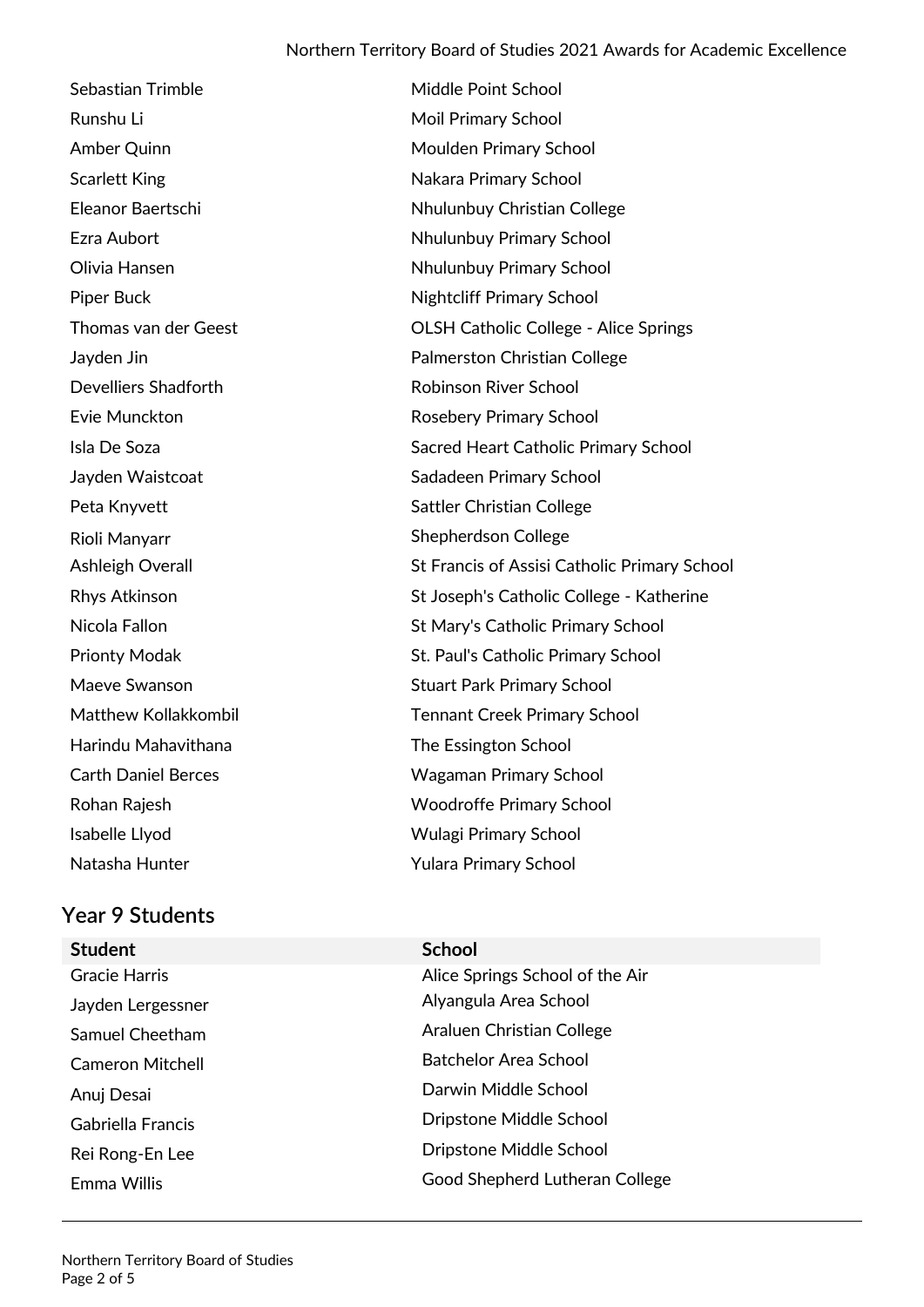Katherine High School

Katherine School of the Air Marrara Christian College

Nhulunbuy Christian College

O'Loughlin Catholic College

Palmerston Christian College

Sanderson Middle School

Sattler Christian College

St John's Catholic College

Tennant Creek High School

OLSH Catholic College - Alice Springs

St Joseph's Catholic College Katherine

Nhulunbuy High School

| Olivia Usher               | Katherine High Schoc           |
|----------------------------|--------------------------------|
| Pepper Wortley             | Katherine School of tl         |
| Selena Banister            | Marrara Christian Col          |
| Daniel Hetharia            | Nhulunbuy Christian            |
| Ryan Jeffrey               | Nhulunbuy High Schc            |
| Samson Bament              | O'Loughlin Catholic C          |
| Paddy van der Geest-Hester | <b>OLSH Catholic Colleg</b>    |
| Rebekah Ebin               | Palmerston Christian           |
| Eleftheria Smaliou         | Palmerston College             |
| Benjamin Nguyen            | Sanderson Middle Sch           |
| Elissa Jeffers             | <b>Sattler Christian Colle</b> |
| Chelsea Djarrngdjarrng     | <b>Shepherdson College</b>     |
| Aeiden Arulkumar           | St John's Catholic Col         |
| <b>Ellamae Tisbe</b>       | St Joseph's Catholic C         |
| Dylan Mortimer             | <b>Taminmin College</b>        |
| Xiaonan Wang               | <b>Tennant Creek High S</b>    |
| Rupendren Manimaran        | The Essington School           |

## **Year 12 Students**

| <b>CALLE JUULIILS</b>     |                                                 |
|---------------------------|-------------------------------------------------|
| <b>Student</b>            | <b>School</b>                                   |
| <b>Thomas Willis</b>      | Good Shepherd Lutheran College                  |
| Sebastian Gazey           | Katherine High School                           |
| Ella Seaniger             | Nhulunbuy High School                           |
| Nyk Balanay               | Northern Territory School of Distance Education |
| Annaliese Llyod           | NT Christian College                            |
| Elisha Pettit             | O'Loughlin Catholic College                     |
| Matil Haddad              | <b>OLSH Catholic College - Alice Springs</b>    |
| Zissa Taylor              | <b>Palmerston College</b>                       |
| Sharmayne Rizaldo         | <b>Palmerston College</b>                       |
| Sheridane Rrondhu         | Shepherdson College                             |
| Cadence Kavanagh          | St John's Catholic College                      |
| <b>Lander James Celis</b> | St Joseph's Catholic College - Katherine        |
| Shonna Overend            | <b>Taminmin College</b>                         |
| Jessica Broadway          | <b>Taminmin College</b>                         |
| Joel Verdillo             | <b>Tennant Creek High School</b>                |
| Daniel Sales              | The Essington School                            |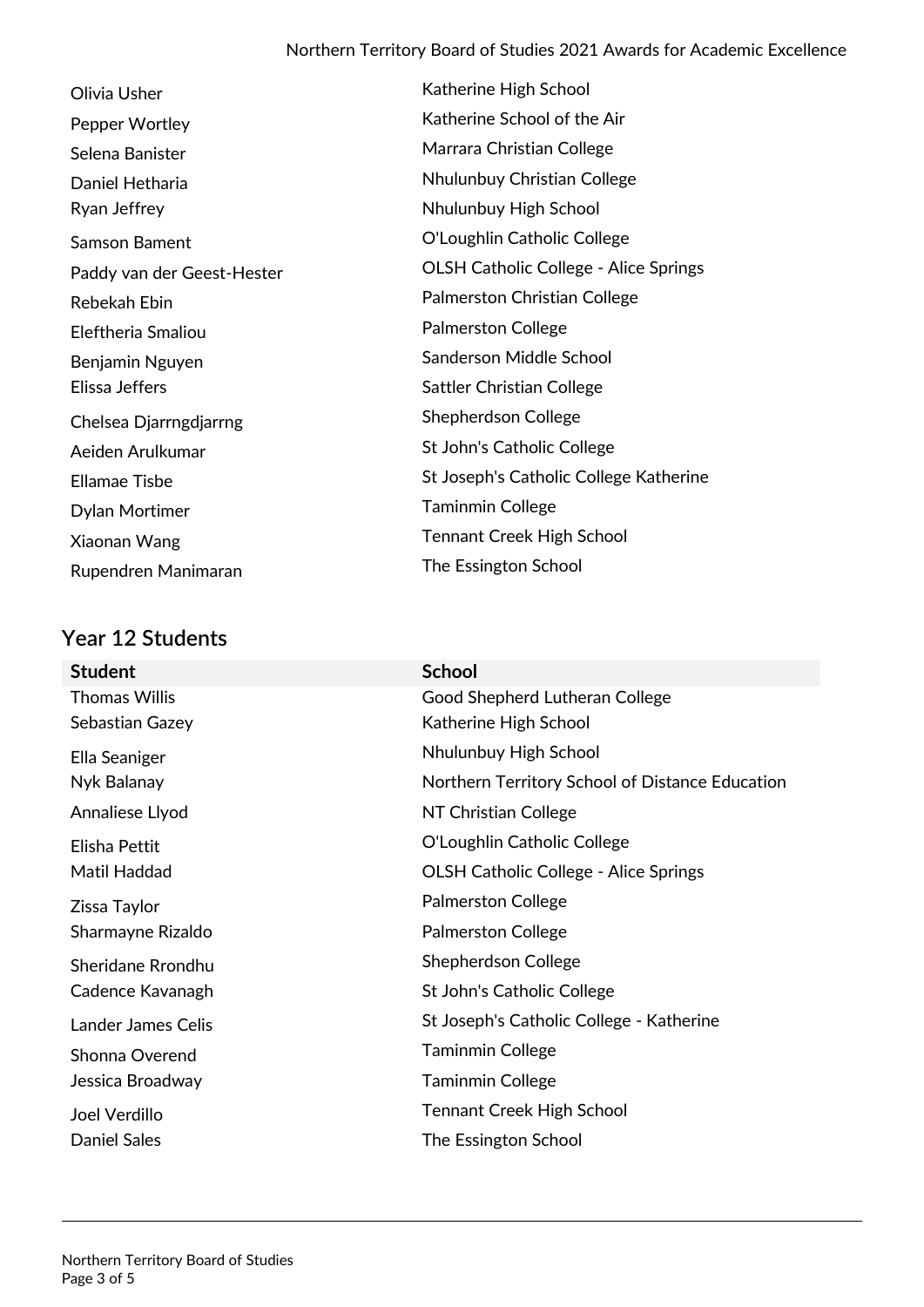# **Year 12 Aboriginal students**

| <b>Student</b>         | <b>School</b>                                   |
|------------------------|-------------------------------------------------|
| <b>Eddie Hill</b>      | <b>Batchelor Area School</b>                    |
| <b>Brooke Marchant</b> | Casuarina Senior College                        |
| Alyssa Mason           | <b>Centralian Senior College</b>                |
| Lori Wilson            | Darwin High School                              |
| <b>Tiana James</b>     | Good Shepherd Lutheran College                  |
| Nikita Kruger          | Katherine High School                           |
| Lily Lobenwein         | Nhulunbuy High School                           |
| <b>Emily Stenberg</b>  | Northern Territory School of Distance Education |
| Jaye Raymond           | NT Christian College                            |
| Anisha Damaso          | O'Loughlin Catholic College                     |
| Imani Collins Thompson | <b>OLSH Catholic College - Alice Springs</b>    |
| Gabrielle Da Costa     | <b>Palmerston College</b>                       |
| Tanisha Garatjarr      | <b>Shepherdson College</b>                      |
| <b>Tineka Turner</b>   | St John's Catholic College                      |
| Alicia Lee             | St Joseph's Catholic College - Katherine        |
| Kida-Jane Langham      | <b>Taminmin College</b>                         |
| Joshua Gabriel         | <b>Tennant Creek High School</b>                |
| Nathan Wright          | The Essington School                            |